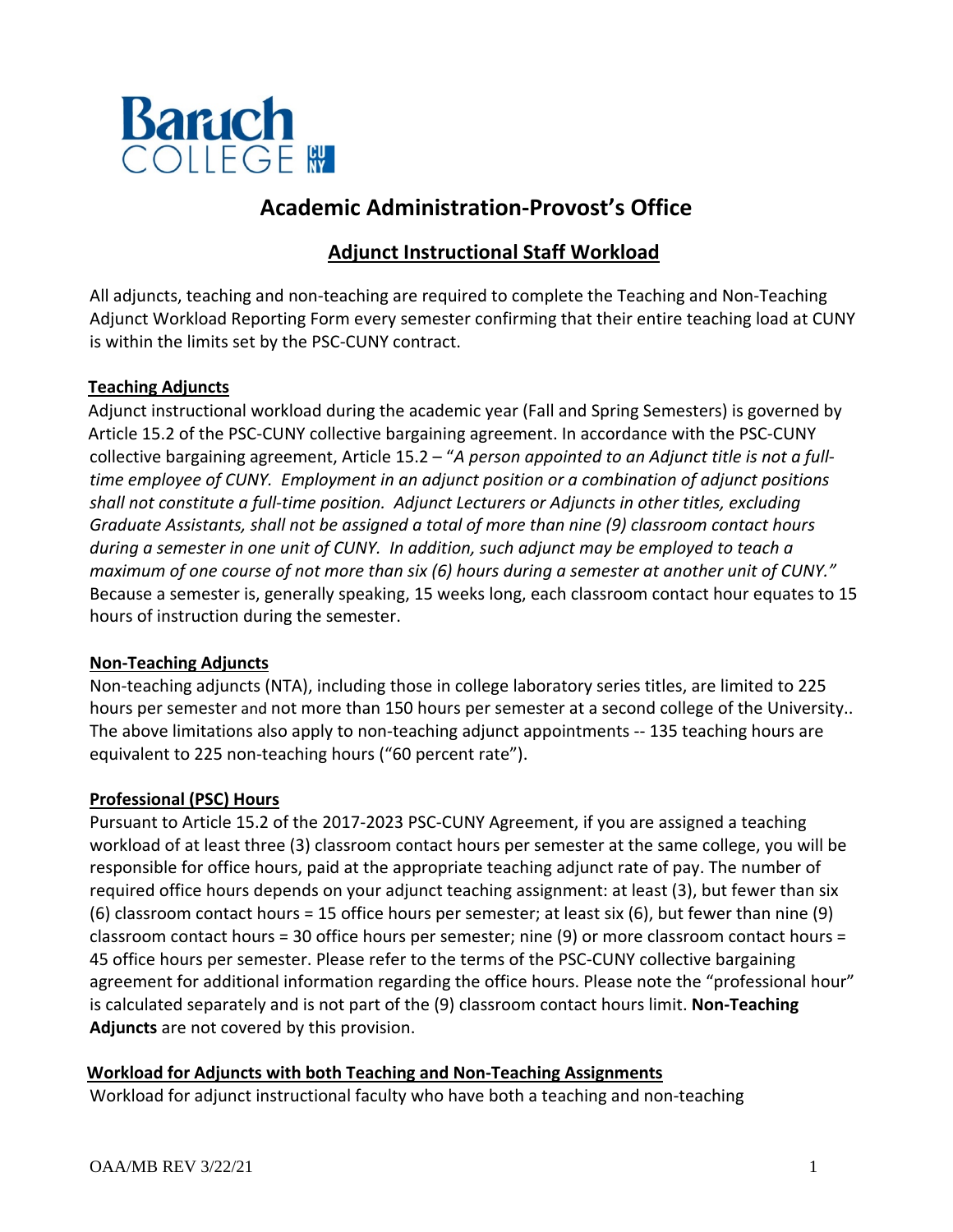assignment is calculated as follows: Subtracting the actual teaching hours from the maximum teaching assignment produces the remaining allowed teaching hours during the semester.

**Formula:** Remaining allowed teaching hours= 0.60x, (x is the total allowed non-teaching hours)

**Example:** Subtract the actual teaching hours from the maximum teaching hours at the college to convert the remaining hours into permissible non-teaching hours, using the above formula:

| <b>College</b>           | Permissible<br>teaching hrs | Actual<br>teaching hrs | Permissible<br><b>NTA hrs</b> |  |
|--------------------------|-----------------------------|------------------------|-------------------------------|--|
| <b>Primary College</b>   | 135                         | 90                     | 75                            |  |
| <b>Secondary College</b> | 90                          | 30                     | 100                           |  |

#### **Winter Intersession**

**Adjunct Teaching Workload:** Adjuncts are allowed to be assigned an additional 8 workload hours (120 teaching hours) during the Winter Intersession -- or a maximum of 75 non-teaching hours. This does not count against the fall or spring workload limitation.

**Non-Teaching Adjunct Workload (All Colleges):** Non-teaching adjuncts may be permitted to work during the period between the end of classes in the Fall semester and the start of the Spring semester for a total of 75 hours above the 225-hour semester limit, which additional hours will not be counted toward the adjunct's workload in either the preceding Fall semester or the subsequent Spring semester.

# **Summer Sessions**

**Adjunct Teaching Workload:** Teaching adjuncts are limited to 105 hours of instruction during the summer, except in departments with four-credit courses for which a 120-hour assignment is permitted.

**Non-Teaching Adjunct Workload:** Non-teaching adjuncts are limited to 175 hours during the summer.

• Non-teaching adjuncts engaged as University Readers will be approved for a maximum of 100 additional hours during the summer for CATW work only.

*Please note: Exceptions to the summer limitations require approval by the college's chief academic officer.*

#### **Adjunct Workload Waivers**

The colleges are expected to adhere to the workload limitations contained in Article 15.2 of the PSC-CUNY collective bargaining agreement. There will be circumstances that compel a college to request a waiver of these limitations. Such waivers require significant justification and are granted only in exceptional circumstances.